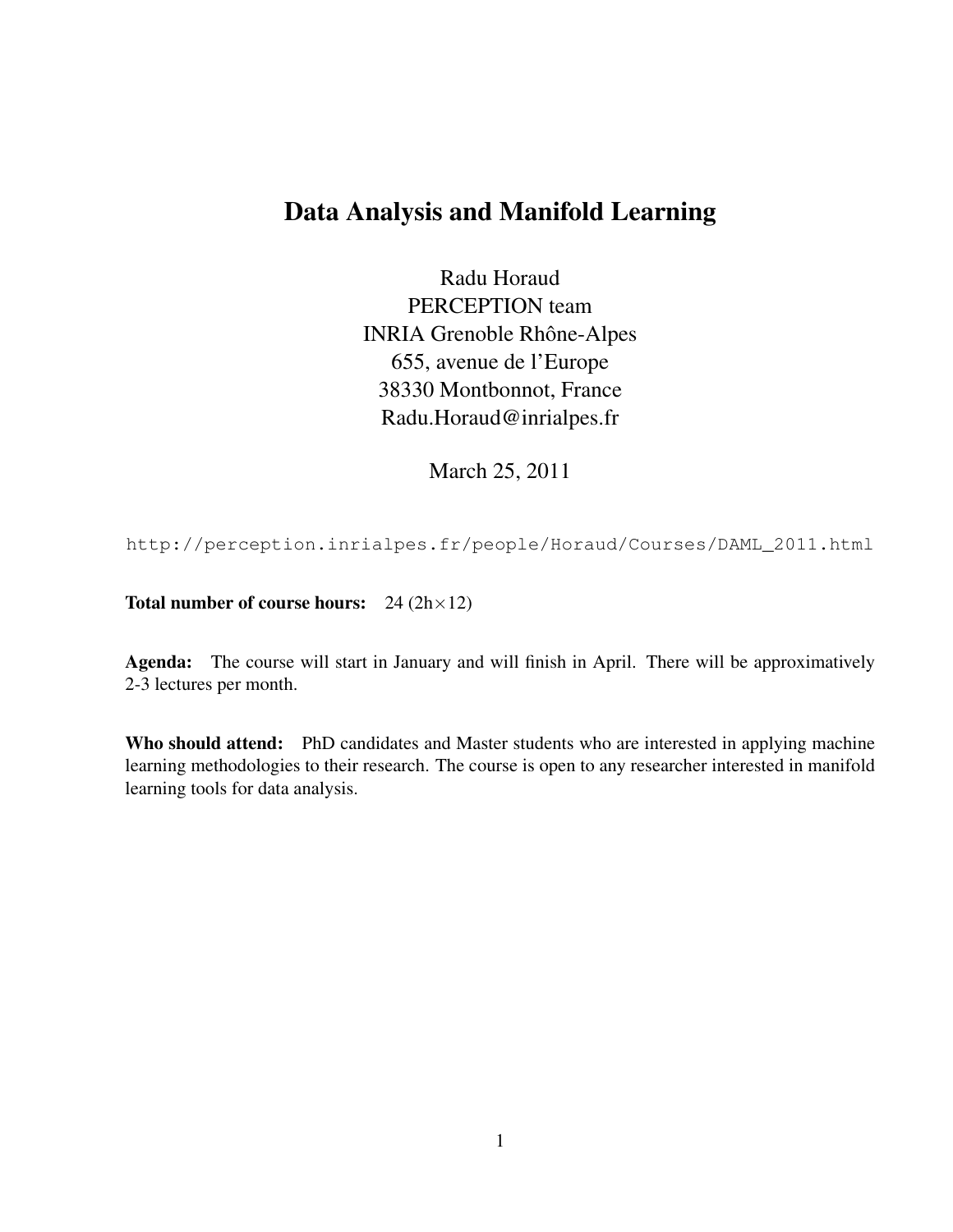## Course Objective

The objective of this course is to familiarize PhD candidates and Master students in computer science, electrical engineering, and applied mathematics with data analysis methodologies that fall within the topic of*statistical machine learning*, (Hastie *et al.*, 2009) and which have their roots in algebraic graph theory and heat-diffusion in Riemannian geometry. Within the light of these powerful mathematical tools, the data will be analysed from the perspective of their *intrinsic* geometry.

There are many fields that can profit from these methods, such as:

- Visual computing (images, image collections, and videos)
- Graphical and animation methods (voxels, meshes, 3D scans),
- Robotics (2D and 3D point clouds, multi-sensory data, inverse kinematics)
- Audio signal processing (auditory scene analysis, speech recognition, audio-visual interpretation),
- Medical analysis (MRI and fMRI data), and
- Data mining (text, multimedia documents, social networks).

Very often, the task is to cluster the data in order to discover meaningful groupings, segmentations, or associations (unsupervised learning) or to classify the data based on prior training (supervised and semi-supervised learning).

**Prerequisites.** The course will only require basic knowledge in linear algebra, matrix analysis, probability theory, and statistics.

### Brief Course Description

Modern data analysis and knowledge acquisition systems make use of various machine learning methods in order to understand the intrinsic structure of the data to be analyzed and to classify the data, cluster the data, or to infer abstract representations of the data (Hastie *et al.*, 2009). In the recent past, statistical machine learning has played a central role with emphasis on supervised or unsupervised methods. Very often, the data to be analyzed live in a high-dimensional space and one great challenge is to be able to map the data into a lower dimensional space such that standard statistical methods could be efficiently applied. Moreover, in may cases the data lie on a non-linear subspace (manifold) but neither the actual structure nor the dimension of the latter is known in advance.

In this course we will study *spectral dimensionality reduction* methods, i.e., methods that operate on either the covariance or the Gram matrices built over the input data (Bishop, 2006). We will briefly